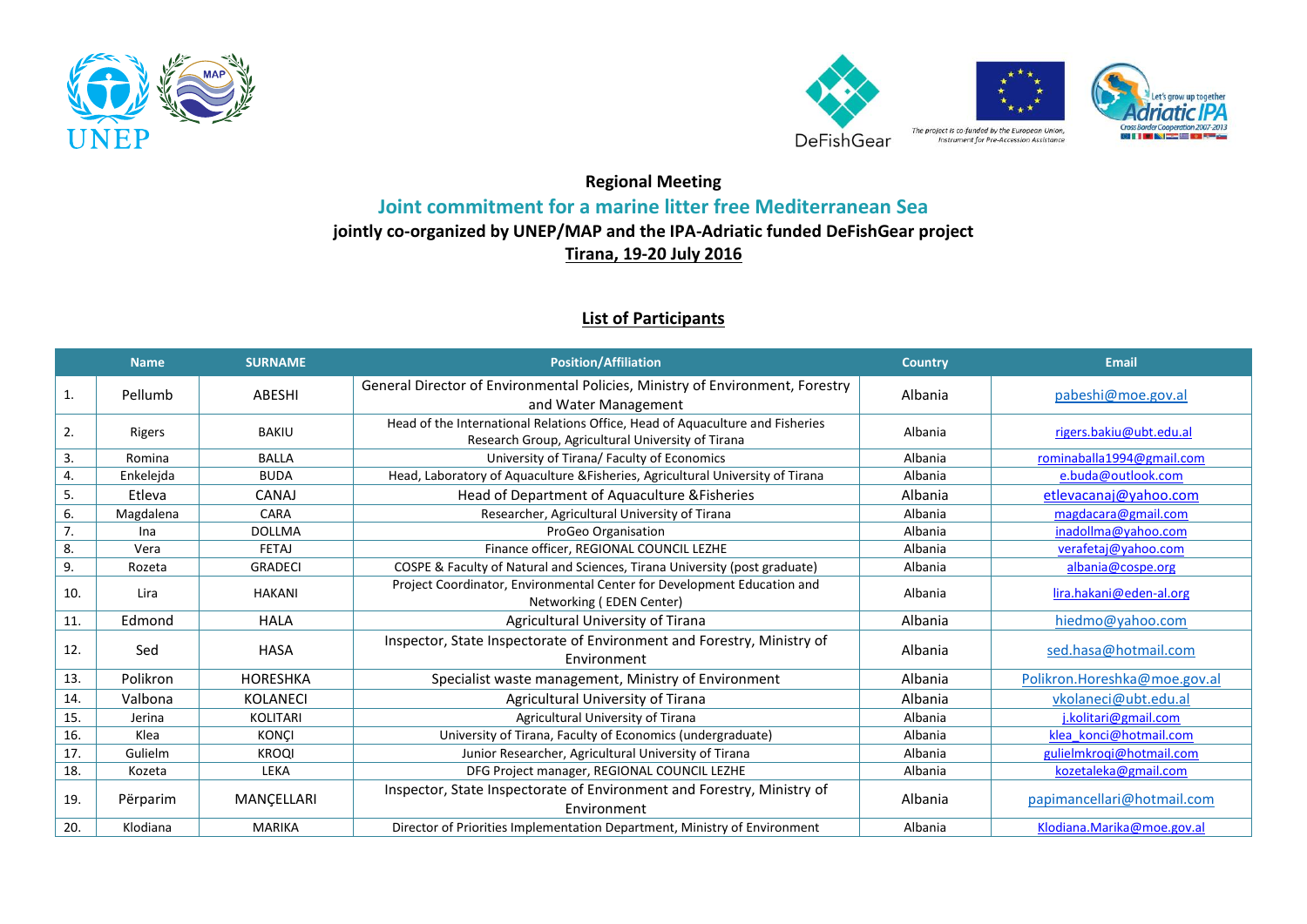







| 21. | Hamid          | <b>MERDITA</b>         | University of Tirana, Department of Geography (graduate)                                                                  | Albania                   | Hamid.merdita@gmail.com          |
|-----|----------------|------------------------|---------------------------------------------------------------------------------------------------------------------------|---------------------------|----------------------------------|
| 22. | Donaldi        | <b>MEROLLI</b>         | ProGeo Organization                                                                                                       | Albania                   | donaldimerolli@yahoo.com         |
| 23. | Ema            | <b>MILOTI</b>          | Project assistant, REGIONAL COUNCIL LEZHE                                                                                 | Albania                   | ema miloti@yahoo.com             |
| 24. | Marjeta        | <b>MIMA</b>            | Director, ECAT                                                                                                            | Albania                   | mima@ecat-tirana.org             |
| 25. | Ernest         | <b>NDREKA</b>          | REGIONAL COUNCIL LEZHE                                                                                                    | Albania                   |                                  |
| 26. | Zamira         | <b>RADA</b>            | Researcher, Agricultural University of Tirana                                                                             | Albania                   | radazamira@gmail.com             |
| 27. | Xhemal         | <b>XHERRI</b>          | Protection and Preservation of Natural Environment in Albania                                                             | Albania                   | xh.xherri@yahoo.com              |
| 28. | Aurora         | ZYLAJ                  | Executive Director, Well Point-Organization                                                                               | Albania                   | aurorazylaj@yahoo.it             |
| 29. | Naïma          | <b>GHALEM</b>          | Head of Department, MREE                                                                                                  | Algeria                   | ghalem nm@yahoo.fr               |
| 30. | Peter          | <b>VAN DEN DRIES</b>   | Project Officer & Senior Policy Advisor, Flemish Waste Agency                                                             | Belgium                   | pvddries@ovam.be                 |
| 31. | Admir          | ALADZUZ                | Researcher, Hydro-Engineering Institute Sarajevo                                                                          | Bosnia and<br>Herzegovina | admir.aladzuz@heis.com.ba        |
| 32. | Melina         | DŽAJIĆ - VALJEVAC      | NAP expert/Quality manager in HEIS Laboratory, MAP Focal Point                                                            | Bosnia and<br>Herzegovina | melina.dzajic-valjevac@heis.ba   |
| 33. | Maja           | KURTAGIĆ               | Junior Researcher, Hydro-Engineering Institute Sarajevo                                                                   | Bosnia and<br>Herzegovina | maja.kurtagic@heis.ba            |
| 34. | Ivo            | <b>BENZON</b>          | Expert associate, Public Institution RERA SD for Coordination and Development of<br>Split Dalmatia County                 | Croatia                   | ivo.benzon@rera.hr               |
| 35. | Dubravka       | <b>BOJANIĆ VAREZIĆ</b> | Associate Researcher, Institute for Oceanography and Fisheries                                                            | Croatia                   | dbojanic@izor.hr                 |
| 36. | Mišo           | PAVIČIĆ                | Professional associate, Institute of Oceanography and Fisheries                                                           | Croatia                   | pavicic@izor.hr                  |
| 37. | Jasna          | ŠILJIĆ                 | Professional associate, Institute of Oceanography and Fisheries                                                           | Croatia                   | siljic@izor.hr                   |
| 38. | <b>Barbara</b> | ŠKEVIN IVOŜEIĆ         | Head of the Department for Sea and Coastal Protection, Ministry of Environmental<br>and Nature Protection                 | Croatia                   | barbara.skevin-ivosevic@mzoip.hr |
| 39. | Ognjen         | ŠKUNCA                 | Expert associate, IRMO - Institute for Development and International Relations,<br>Zagreb                                 | Croatia                   | ognjen@irmo.hr                   |
| 40. | Pero           | <b>TUTMAN</b>          | Senior Researcher, Institute for Oceanography and Fisheries                                                               | Croatia                   | tutman@izor.hr                   |
| 41. | Savvas         | <b>MICHEALIDES</b>     | Fisheries and Marine Research Officer, Republic of Cyprus                                                                 | Cyprus                    | smichaelides@dfmr.moa.gov.cy     |
| 42. | Sameh          | <b>AYOUB</b>           | General Manager of Alexandria Environmental Quality Department, Egyptian<br><b>Environmental Affairs Agency</b>           | Egypt                     | samehayoub@hotmail.com           |
| 43. | Francois       | GALGANI                | Expert, IFREMER                                                                                                           | France                    | Francois.galgani@ifremer.fr      |
| 44. | Didier         | SAUZADE                | Plan Bleu                                                                                                                 | France                    | dsauzade@planbleu.org            |
| 45. | lakovos        | <b>GKANOULIS</b>       | Special Secretary for Water, Hellenic Ministry of Environment and Energy                                                  | Greece                    | i.ganoulis@prv.ypeka.gr          |
| 46. | Nathalie       | GOMEZ                  | MED POL Programme Assistant, UNEP/MAP                                                                                     | Greece                    | nathalie.gomez@unepmap.gr        |
| 47. | Tatjana        | <b>HEMA</b>            | MEDPOL Programme Officer, UNEP/MAP                                                                                        | Greece                    | tatjana.hema@unepmap.gr          |
| 48. | Gaetano        | LEONE                  | Coordinator, UNEP/MAP                                                                                                     | Greece                    | gaetano.leone@unepmap.gr         |
| 49. | Vicky          | <b>TZATZAKIS</b>       | Legal Advisor, Special Secretary's Cabinet, Special Secretariat for Water, Hellenic<br>Ministry of Environment and Energy | Greece                    | v.tzatzaki@gmail.com             |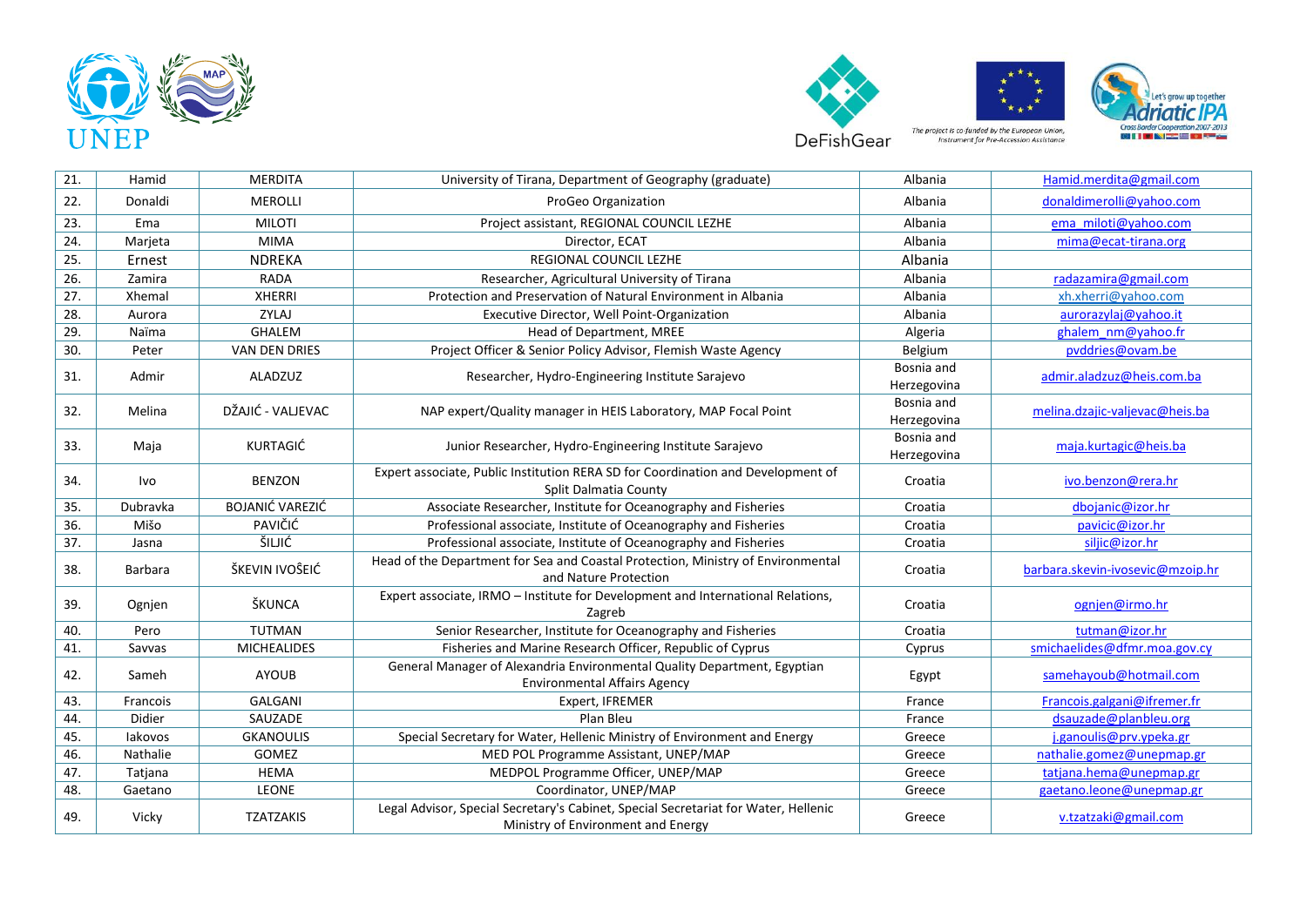







50. Thomais VLACHOGIANNI Programme Officer, MIO-ECSDE Greece [vlachogianni@mio-ecsde.org](mailto:vlachogianni@mio-ecsde.org) 51. Christina Christina ZERI Senior Researcher, Institute of Oceanography, HCMR Chris Chris@hcmr.gr Chris@hcmr.gr 52. Richard CRONIN Fechnical Policy Adviser. Marine Unit of the Ministry of Environment of Ireland Ireland [Richard.Cronin@environ.ie](mailto:Richard.Cronin@environ.ie) 53. Arie ROSENBLUM CEO, EcoOcean Israel Israel [arik@ecoocean.org](mailto:arik@ecoocean.org) <mark>arik@ecoocean.org</mark> 54. Giuseppe RIVA RIVA Regional Director, PlasticsEurope Italy Italy Italy [Giuseppe.Riva@plasticseurope.org](mailto:Giuseppe.Riva@plasticseurope.org) 55. Flavia BINDA Expert, Mediterranean Consortium Italy [binda@mediterraneo.coop](mailto:binda@mediterraneo.coop) 56. Anna Maria CICERO Senior Scientist, ISPRA Italy [annamaria.cicero@isprambiente.it](mailto:annamaria.cicero@isprambiente.it) 57. Licia FINOTTO Researcher, ISPRA - Italian National Institute for Environmental Protection and Italy [licia.finotto@isprambiente.it](mailto:licia.finotto@isprambiente.it) 58. Tomaso FORTIBUONI Researcher, ISPRA - Italian National Institute for Environmental Protection and Research, OGS - National Institute of Oceanography and Experimental Geophysics Italy [tomaso.fortibuoni@isprambiente.it](mailto:tomaso.fortibuoni@isprambiente.it) 59. Otello GIOVANARDI Senior Researcher, ISPRA - Italian National Institute for Environmental Protection and Italy **Interpretetatio.giovanardi@isprambiente.it** 60. Svitlana LIUBARTSEVA Associate Scientist, Fondazione CMCC - Centro EuroMediterraneo sui Cambiamenti Italy **Italy** [svitlana.liubartseva@cmcc.it](mailto:svitlana.liubartseva@cmcc.it) 61. Cristina MAZZIOTTI Researcher, ARPAE Regional Agency for Environmental Prevention Italy [cmazziotti@arpae.it](mailto:cmazziotti@arpae.it) 62. Paolo PELUSI President, Mediterranean Consortium Italy [pelusi@mediterraneo.coop](mailto:pelusi@mediterraneo.coop) 63. Giuseppe RIVA PlasticsEurope Italy Italy [Giuseppe.Riva@plasticseurope.org](mailto:Giuseppe.Riva@plasticseurope.org) 64. Francesca RONCHI Researcher, ISPRA - Italian National Institute for Environmental Protection and Italy **Italy** [francesca.ronchi@isprambiente.it](mailto:francesca.ronchi@isprambiente.it) 65. Hassan HOTEIT HOTEIT Acting Head, Department of Urban Environmental Protection Ministry of the Environment Lebanon Lebanon hhoteit **Channel Hotel** Lebanon html has the Environment 66. Mustafa SOLIMAN Management Committee Member, Environment General Authority Libya mustafa.ega@gmail.com 67. Pavle ĐURAŜKOVIĆ Head of Environment Division, Montenegro Montenegro [pavle.djuraskovic@meteo.co.me](mailto:pavle.djuraskovic@meteo.co.me) 68. Mohammed ELBOUCH Chef de la Division "Laboratoire National des Etudes et de Surveillance de la Pollution, Direction de la Surveillance et de la Prévention des Risques Ministère Délégué auprès du Ministre de l'Energie, des Mines,de l'Eau et de l'Environnement, chargé de l'Environnement Morocco 69. Rachid HALIM Chef du service valorisation et développement du Littoral, Ministère de l'Equipement du Transport et de la logistique Morocco de la logistique du Transport et de la logistique du Transport et de la logistique 70. Petra | HORVAT | Technical assistant, National Institute of Chemistry | Slovenia | [Petra.horvat@ki.si](mailto:Petra.horvat@ki.si) 71. Nataša JUVANČIČ Roject manager, National Institute of Chemistry Slovenia Slovenia [Natasa.juvancic@ki.si](mailto:Natasa.juvancic@ki.si) 72. Andrei KRŽAN RAJ Project coordinator, National Institute of Chemistry Slovenia Business [Andrej.krzan@ki.si](mailto:Andrej.krzan@ki.si) 73. Monika PETERLIN Head of Marine Department, Slovenia Slovenia [monika.peterlin@izvrs.si](mailto:monika.peterlin@izvrs.si) 74. Marilyne PFLIEGER Researcher, University of Nova Gorica, Laboratory for Environmental Research Slovenia [marilyne.pflieger@ung.si](mailto:marilyne.pflieger@ung.si) 75. Uroš | ROBIČ Technical assistant, Institute for Water of the Republic of Slovenia | Slovenia [Uros.robic@izvrs.si](mailto:Uros.robic@izvrs.si) 76. Stefan TRDAN Technical assistant, Institute for Water of the Republic of Slovenia Slovenia [Stefan.trdan@izvrs.si](mailto:Stefan.trdan@izvrs.si)